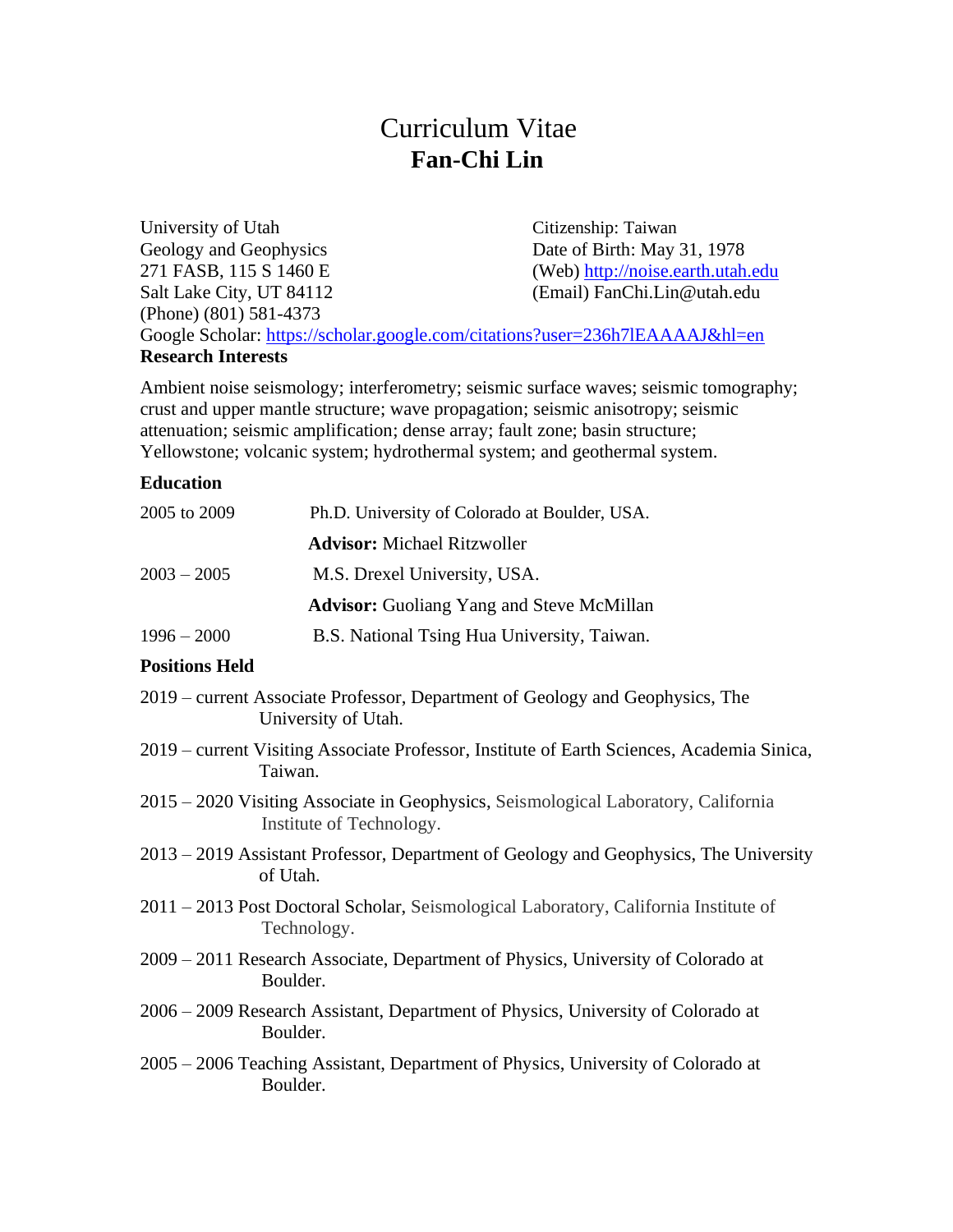- 2004 2005 Research Assistant, Department of Physics, Drexel University.
- 2003 2004 Teaching Assistant, Department of Physics, Drexel University.
- 2002 2003 Research Assistant, Institute of Molecular Biology, Academia Sinica, Taiwan.

#### **Honors and Awards**

World's Top 2% Scientists, 2021 (doi: 10.17632/btchxktzyw.3) National Science Foundation CAREER Award, 2018 IRIS Early Career Investigators Colloquium Travel Funds, 2018 EarthScope Speaker Series, 2015-2016 SSA Charles F. Richter Early Career Award, 2015 Director's Post Doc Fellowship, Seismological Laboratory, Caltech, 2011 AGU Fall Meeting Outstanding Student Paper Award 2009 *Geophysical Journal International* Student Author Award 2008. SEG Denver Geophysical Society Scholarship 2008-2009 SEG GSH/Charlie & Jean Smith Scholarship 2008-2009 **External Professional Services** Associate Editor for JGR-Solid Earth (2016 – present) NSF review panel (2021) Academia Sinica, Taiwan, Research Scientist Promotion Evaluation (2021) Member of IRIS Data Services Standing Committee (DSSC; 2018 – 2020) National Taiwan University 2020 Department of Geosciences Review Committee AGU Seismology Section 2020 Officers Nominations Committee SSA Honors Committee (2016 – 2019) Contributor of 2019 Taiwan Earthquake Research Center Newsletter SSA 2019 Early-Career Task Committee Organizer of 2019 Workshop on Frontiers in Seismic Interferometry Member of IRIS Nominations Committee for 2018 Elections Session Convener of the DEEP-2018 International Symposium Special Session Convener /Chair of the 2018 AOGS Annual Meeting Special Session Convener /Chair of the 2018 SSA Annual Meeting Instructor of 2017 IRIS USArray Advanced Short Course Session Convener/Chair of the 2017 AGU Fall Meeting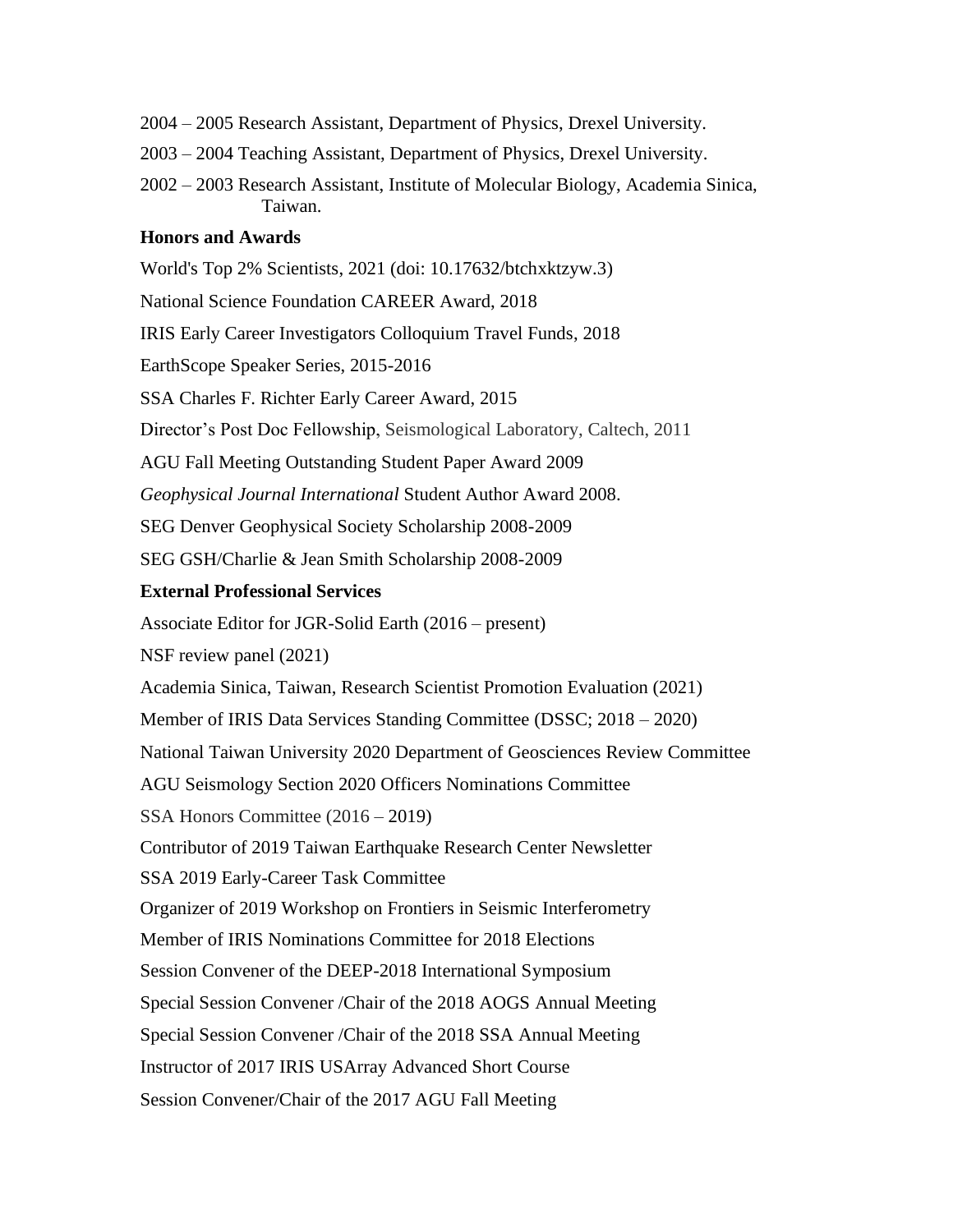Special Session Chair of the 2017 SSA Annual Meeting Member of Transportable Array Advisory Committee (TAAC; 2014 – 2016) Node Owner/ User Group Meeting Organizer of the 2016 AGU meeting Selection Committee of the 2016 IRIS Wavefields Demonstration Experiment Plenary Session Organizer of the 2016 IRIS Workshop Committee Member of the 2015 National EarthScope Meeting Peer reviewer for journals (Science, GJI, GRL, JGR, BSSA, EPSL, SRL, Geophysics, Geology, Science Advances, JASA, Encyclopedia of Exploration Geophysics, and TAO), book proposals (Cambridge University Press), and grant proposals (New Zealand Marsden Fund, UK Natural Environment Research Council, Swiss National Science Foundation, and NSF)

Liaison and Judge for AGU Outstanding Student Paper Award

Convener and Chair for Seismology Special Session, WPGM 2010

## **Internal Services**

Member of College IT committee (2018-2022)

SEG/Geophysics Student Chapter Faculty Advisor (2014 – 2019)

Faculty Organizer of 2019 Hawaii Field Trip

Distinguished Lecture Series (DLS) Organizer (Fall 2014)

Hosting 2014 SEG distinguished Lecturer

Member of Department Committees (e.g. Awards and Honors, Research and Learning Tech committee, Instrumentation and Facilities, Graduate Affairs, Undergraduate Affairs, Geophysics course/special fund, Computer, PICP, and Library Liaison)

# **Funding History**

# **I. Ongoing sponsored projects**

NSF GEO: "Collaborative Research: Subsurface plumbing, tremor migration, and eruption cycle of Yellowstone Geysers" (Lead PI: 07/15/2021-06/30/2024, \$299,559 to Utah)

NSF-CAREER: "Advanced Subsurface Imaging Across USArray and Intermountain Seismic Belt Using Dense Seismic Arrays" (PI; 7/1/18 – 6/30/23, \$545,048)

# **II. Completed sponsored projects**

Southern California Earthquake Center (SCEC): "Improving southern California crustal model by jointly inverting Rayleigh wave phase velocity/ellipticity, Love wave phase velocity, and frequency dependent receiver functions" (PI; 02/1/2021-1/31/2022, \$28,000)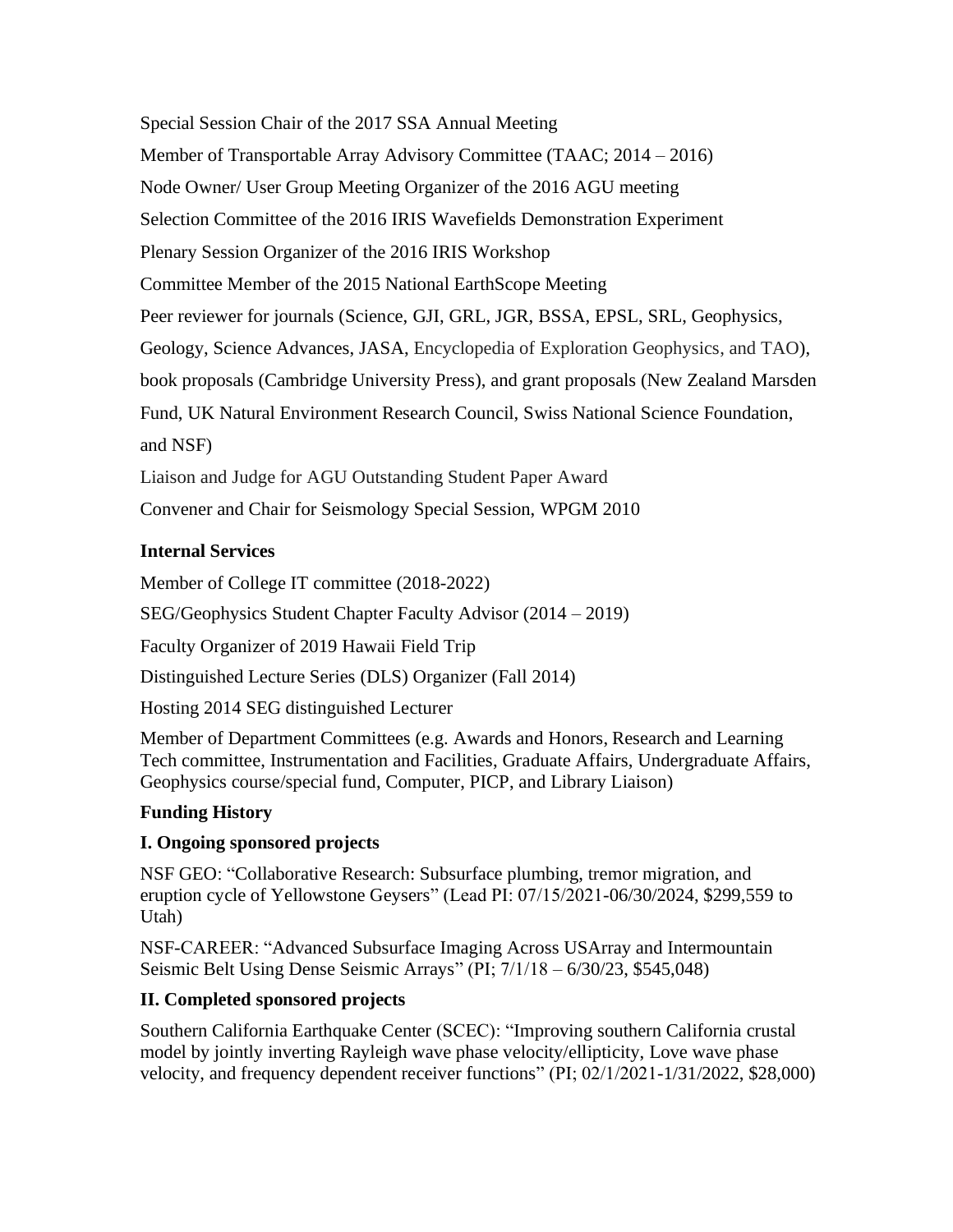USGS EHP: "Salt Lake Valley Community Velocity Model Validation and Improvement: Ambient Noise and Earthquake Surface Wave Analysis Across the Magna Aftershock Array" (PI; 01/01/2021-12/31/2021, \$67,529)

Southern California Earthquake Center (SCEC): "Improving near surface crustal model across southern California by jointly inverting Rayleigh wave phase velocity/ellipticity and receiver functions" (PI; 02/1/2020-1/31/2021, \$27,000)

CDC-NIOSH IPA "Monitoring an underground longwall coal mine with seismic ambient noise tomography" (PI; 8/14/19 – 8/15/20, \$20,000)

Southern California Earthquake Center (SCEC): "Improved lithospheric structure and Moho across Southern California from joint inversion of broadband Rayleigh wave ellipticity/phase dispersion and harmonic receiver functions" (PI; 02/1/2019-1/31/2020, \$32,028)

NSF-RAPID: "Seismic deployment in response to the 2018 Kilauea Lower East Rift Zone eruption and summit explosions" (PI;  $6/15/18 - 5/31/19$ , \$48,510)

NSF-CyberSEES: "Collaborative Research: Real-time Ambient Noise Seismic Imaging for Subsurface Sustainability" (PI; 1/15/15 – 1/14/19, \$404,312 to Utah)

Southern California Earthquake Center (SCEC): "Determination of Shallow Crustal Structure in Southern California and SCEC Community Model Validation Using Ambient-noise-derived Rayleigh Wave Ellipticity" (PI; 05/1/2017-9/30/2018, \$30,000)

University of Utah Research Incentive Seed Grant Program: "Imaging the Cascadia Subduction Zone with unprecedented detail using receiver function and dense geophone arrays" (PI; 01/01/2017-06/30/2018, \$ 17,383)

KAUST Office of Competitive Research Funds: "Collaborative Research: Mapping Faults and Scatterers by Natural Migration of Surface Waves in Earthquake, Exploration, and Engineering Data" (PI; 01/01/2015 - 12/31/2017, \$659,510 to Utah)

USGS EHP: "Collaborative Research: Analysis of a New Broadband Seismic Survey Across the Los Angeles Basin to Determine Velocity and Structure" (PI; 01/01/2017-12/31/2017, \$31,264 to Utah)

State of Utah: "Quantifying Subsurface Flux Between the North and South Arms of the Great Salt Lake: Solving the Causeway Puzzle" (Co-PI; 07/01/14 - 06/30/15, \$ 70,518)

Caltech sub-award, originally from NSF-EarthScope: "Extracting Seismic Core Phases with Array Interferometry" (PI; 07/01/13 - 06/30/16, \$ 40,742)

DOE/NETL: "Enhanced Geothermal System Concept Testing and Development (Phase 2A&B)" (Co-I; 10/1/16 – 3/15/18)

# **III. Research Gifts**

Signal Hill Petroleum: "General Research on Seismic Interferometry" (One Time Research Gift; 8/01/2014, \$50,000)

**Publications** (PDF files and an up-to-date list available at [http://noise.earth.utah.edu/\)](http://noise.earth.utah.edu/)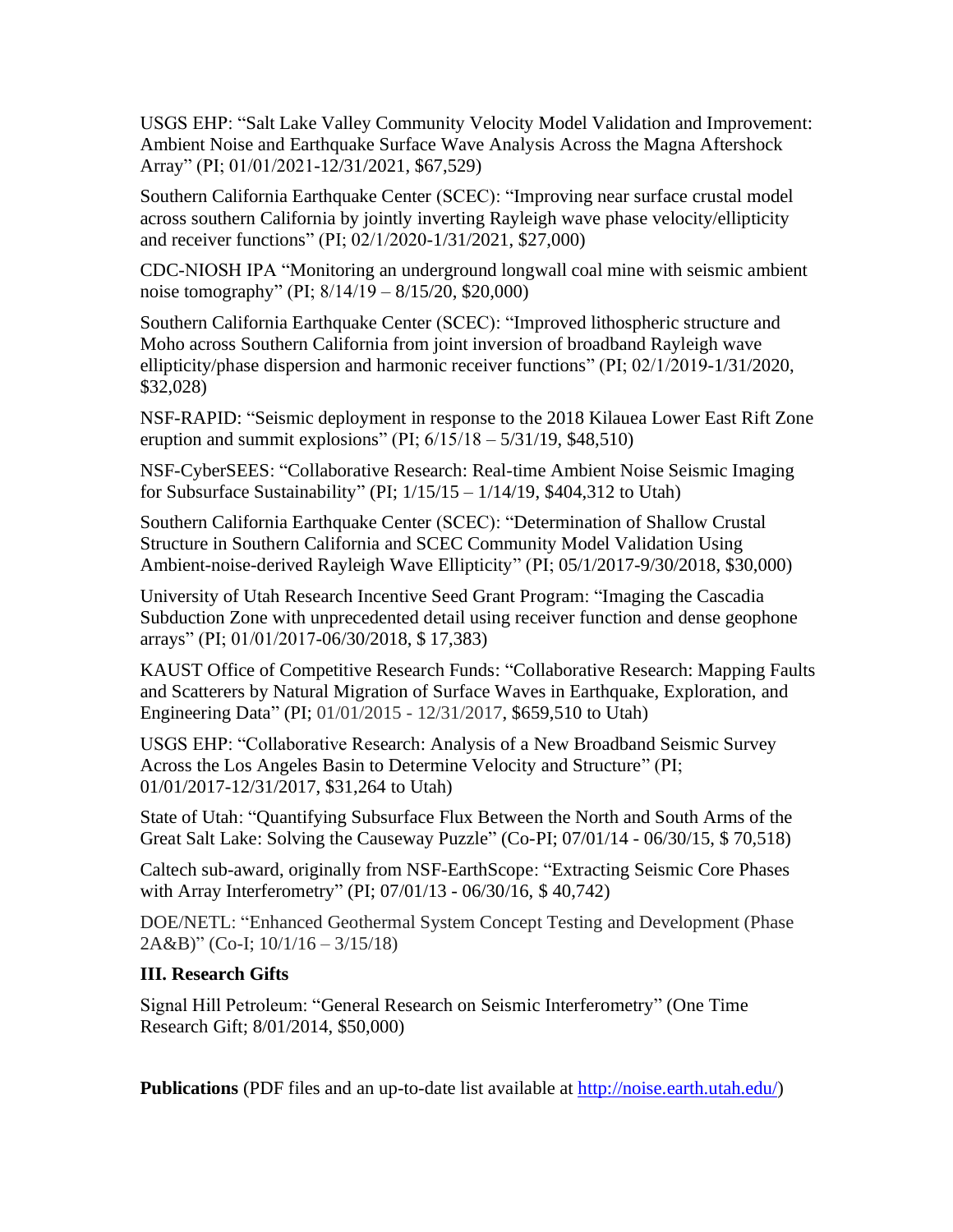(\*denotes graduate advisee; \*\*denotes postdoctoral advisee)

Citation statistics from Google Scholar: Total citations =  $7472$ ; h-index = 33; i10-index: 61.

### **I. Peer-Reviewed Papers**

- 76. Zeng\*, Q., **Lin, F.-C.,** and Allam A.A., 3D Shear Wave Velocity Model of Salt Lake Valley via Rayleigh wave ellipticity across a temporary geophone array, The Seismic Record, in preparation.
- 75. Wells, D., **Lin, F.-C.,** Pankow, K, Baker, B., and Bartley, J., Combining Dense Seismic Arrays and Broadband Data to Image the Subsurface Velocity Structure in Geothermally Active South-Central Utah, Journal of Geophysical Research: Solid Earth, in review.
- 74. Berg\*, E.M., **Lin, F.-C.,** Schulte-Pelkum, V., Allam, A.A., Qiu, H., Gkogkas\*, K., Shallow Crustal Shear Velocity and Vp/Vs across Southern California: Joint Inversion of Short-Period Rayleigh Wave Ellipticity, Phase Velocity, and Teleseismic Receiver Functions, Geophysical Research Letters, 48, e2021GL092626. https://doi.org/10.1029/2021GL092626, 2021.
- 73. Liu\*, C.-N., **Lin, F.-C.,** Huang, H.-H., Wang\*, Y., Berg\*, E.M., and Lin C.-H., High Resolution 3-D Shear Wave Velocity Model of Northern Taiwan via Bayesian Joint Inversion of Rayleigh Wave Ellipticity and Phase Velocity with Formosa Array, 126, e2020JB021610. https://doi.org/10.1029/2020JB021610, 2021.
- 72. Wu\*, S.‐M., **Lin, F.-C**., Farrell, J., Keller, W., White, E.B. and Hungerford, J.D., Imaging the subsurface plumbing complex of Steamboat Geyser and Cistern Spring with hydrothermal tremor migration using seismic interferometry. Journal of Geophysical Research: Solid Earth, 126, e2020JB021128. https://doi.org/10.1029/2020JB021128, 2021.
- 71. Gkogkas\*, K., **Lin, F.-C.**, Allam, A.A., and Wang\*, Y., Shallow Damage Zone Structure of the Wasatch Fault in Salt Lake City from Ambient Noise Double Beamforming with a Temporary Linear Array. Seismological Research Letters, doi: https://doi.org/10.1785/0220200404, 2021.
- 70. Qiu, H., Allam, A.A., **Lin, F.-C.**, and Ben‐Zion, Y., Analysis of Fault Zone Resonance Modes Recorded by a Dense Seismic Array Across the San Jacinto Fault Zone at Blackburn Saddle. Journal of Geophysical Research: Solid Earth, p.e2020JB019756., https://doi.org/10.1029/2020JB019756, 2020.
- 69. Wu\*, S.‐M., **Lin, F.**‐**C**., Farrell, J., Shiro, B., Karlstrom, L., Okubo, P., & Koper, K., Spatiotemporal Seismic Structure Variations Associated with the 2018 Kīlauea Eruption Based on Temporary Dense Geophone Arrays, Geophysical Research Letters, 47, e2019GL086668, https://doi.org/10.1029/2019GL086668, 2020.
- 68. Berg\*, E., **F-C. Lin**, A.A. Allam, V. Schulte-Pelkum, K. M. Ward\*\*, and W. Shen, Shear Velocity Model of Alaska via Joint Inversion of Rayleigh Wave Ellipticity, Phase Velocities, and Receiver Functions across the Northern USArray, Journal of Geophysical Research: Solid Earth, 125, e2019JB018582, https://0120100299/10.1029/2019JB018582, 2020.
- 67. Wang\*, Y., A. Allam, and **F.-C. Lin**, Imaging the Fault Damage Zone of the San Jacinto Fault Near Anza With Ambient Noise Tomography Using a Dense Nodal Array, Geophysical Research Letters, 46, https://doi.org/10.1029/2019GL084835, 2019.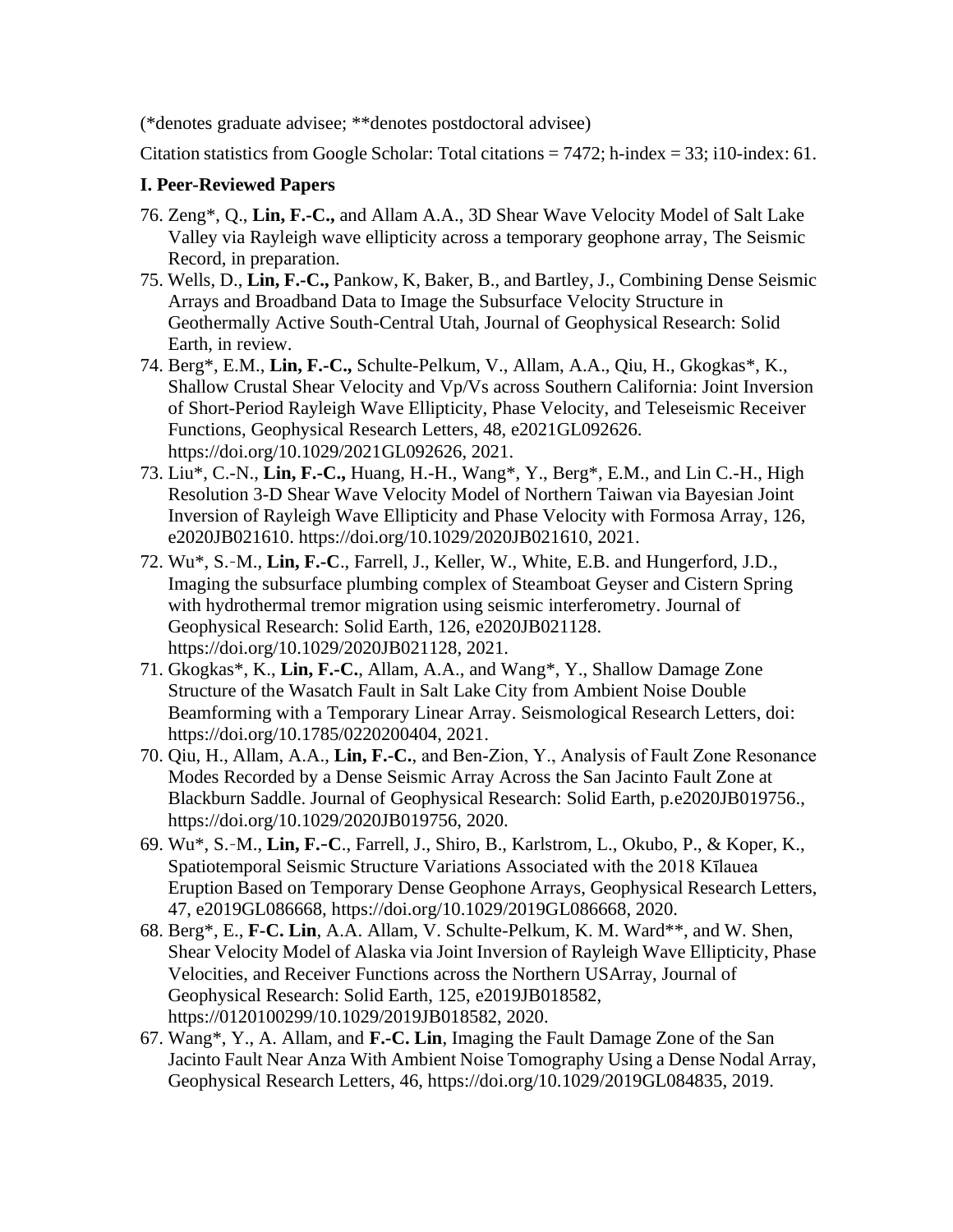- 66. Bianco, M.J., P. Gerstoft, K.B. Olsen, **F.-C. Lin**, High-resolution seismic tomography of Long Beach, CA using machine learning, Scientific Reports, 9, 14987, doi:10.1038/s41598-019-50381-z, 2019.
- 65. Trow, A.J., Pankow, K.L., Wang\*, Y., and **Lin, F.-C**., Localized ambient noise tomography over the FORGE Utah site, in Allis, R., and Moore, J.N., editors, Geothermal characteristics of the Roosevelt Hot Springs system and adjacent FORGE EGS site, Milford, Utah: Utah Geological Survey Miscellaneous Publication 169-J, 15 p., https://doi.org/10.34191/MP-169-J, 2019.
- 64. Qiu, H., **F-C. Lin**, and Y. Ben-Zion, Eikonal tomography of the Southern California plate boundary region, Journal of Geophysical Research: Solid Earth, 124. https://doi.org/10.1029/2019JB017806, 2019.
- 63. Xu, D, B. Song, R. Zhang, Y. Xie, S.-M. Wu\*, **F.-C. Lin**, and W. Song, Low-rank matrix completion for distributed ambient noise imaging systems, Asilomar 2019.
- 62. Wu\*, S.-M, **F-C. Lin**, J. Farrell, and A. Allam, Imaging the Deep Subsurface Plumbing of Old FaithfulGeyser From Low‐Frequency HydrothermalTremor Migration, Geophysical Research Letters, 46. https://doi.org/10.1029/2018GL081771, 2019.
- 61. Wang\*, Y., **F-C. Lin**, and K. Ward\*\*, Ambient noise tomography across the Cascadia subduction zone using dense linear seismic arrays and double beamforming, Geophysical Journal International, 217(3), pp.1668-1680, 2019.
- 60. Li, J., **F-C. Lin**, A.A. Allam, Y. Ben-Zion, and G. Schuster, Wave Equation Dispersion Inversion of Surface Waves Recorded on Irregular Topography, Geophysical Journal International, 217(1), pp.346-360, 2019.
- 59. Share, P.-E., A.A. Allam\*\*, Y. Ben-Zion, **F.-C. Lin**, and F.L. Vernon, Structural properties of the San Jacinto fault zone at Blackburn Saddle from seismic data of a dense linear array. Pure Appl. Geophys., DOI: 10.1007/s00024-018-1988-5, 2019.
- 58. Jiang, C., B. Schmandt, K. Ward\*\*, **F-C. Lin,** and L.L. Worthington, Upper mantle seismic structure of Alaska from Rayleigh and S-wave tomography, Geophysical Research Letters, 45, 10,350–10,359. doi:10.1029/2018GL079406, 2018.
- 57. Valero, M., S. Wang, F. Li, **F-C. Lin**, and W. Song, Real-time Cooperative Analytics for Ambient Noise Tomography in Sensor Networks, IEEE Transactions on Signal and Information Processing over Networks, doi:10.1109/TSIPN.2018.2876751, 2018
- 56. Berg\*, E., **F-C. Lin**, A.A. Allam, H. Qiu, W. Shen, and Y. Ben-Zion, Tomography of Southern California via Bayesian Joint Inversion of Rayleigh Wave Ellipticity and Phase Velocity from Ambient Noise Cross-Correlations, Journal of Geophysical Research: Solid Earth, 123, 9933–9949. https://doi.org/ 10.1029/2018JB016269, 2018.
- 55. Ward\*\*, K. M. and **F-C. Lin**, Lithospheric Structure Across the Alaskan Cordillera from the Joint Inversion of Surface Waves and Receiver Functions, Journal of Geophysical Research: Solid Earth, doi:10.1002/2018JB015967, 2018.
- 54. Ward\*\*, K. M., **F-C. Lin**, B. Schmandt, High-Resolution Receiver Function Imaging Across the Cascadia Subduction Zone Using a Dense Nodal Array, Geophysical Research Letters, 45, 12,218–12,225. https://doi.org/10.1029/ 2018GL079903, 2018.
- 53. Xie, L., Y. Xie, S.-M. Wu\*, **F.-C. Lin**, & W. Song, Communication efficient signal detection for distributed ambient noise imaging. Asilomar, 2018.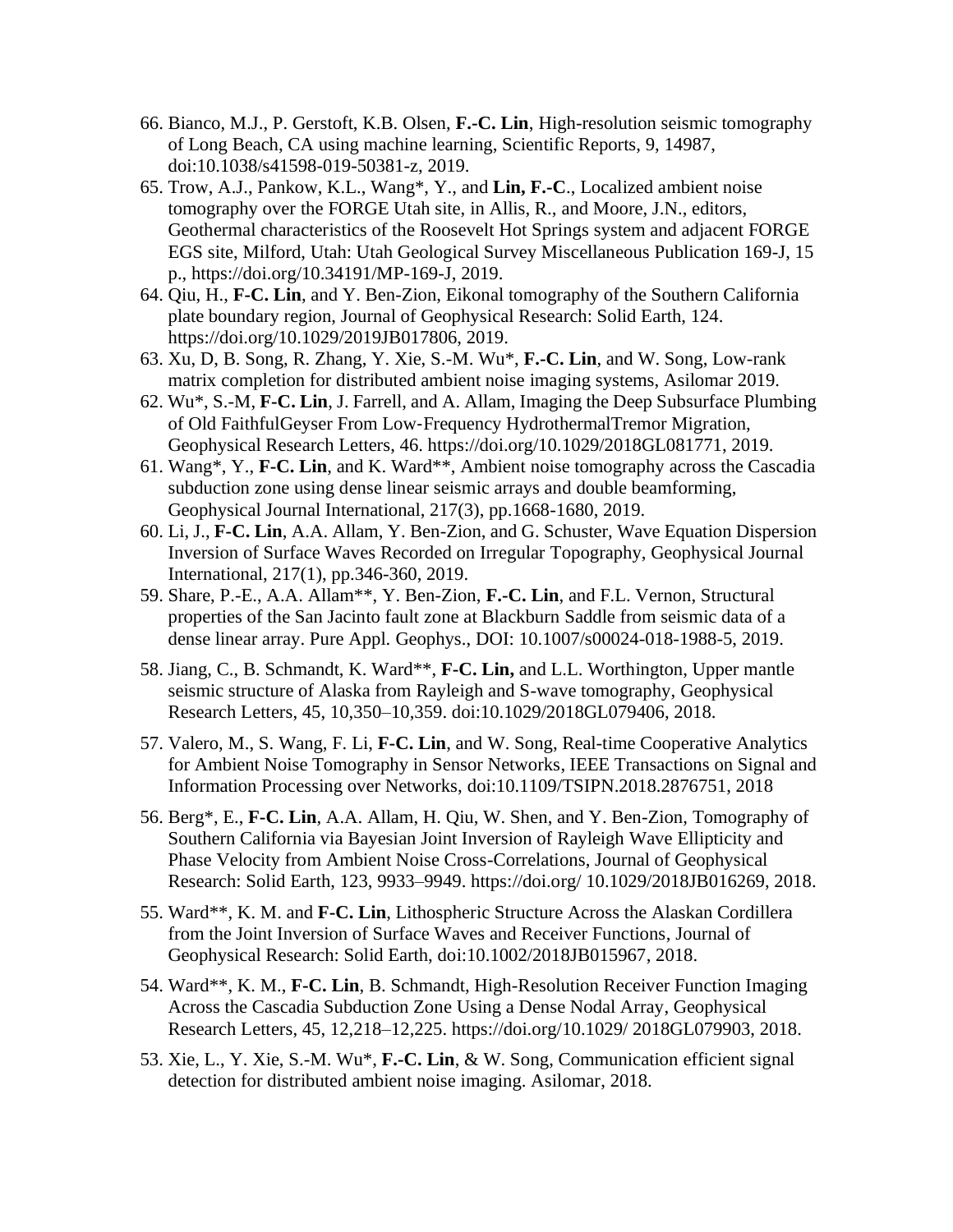- 52. Kohler, M. D., A.A. Allam\*\*, A. Massari, and **F-C. Lin**, Detection of building damage using Helmholtz tomography. Bulletin of the Seismological Society of America doi: https://doi.org/10.1785/0120170322, 2018.
- 51. Jiang, C., Schmandt, B., Farrell, J., **Lin, F.-C.** and Ward\*\*, K.M., Seismically anisotropic magma reservoirs underlying silicic calderas. Geology, doi: https://doi.org/10.1130/G45104.1, 2018.
- 50. Sweet, J.R., K.R. Anderson, S. Bilek, M. Brudzinski, X. Chen, H. DeShon, C. Hayward, M. Karplus, K. Keranen, C. Langston, **F.‐C. Lin**, M.B. Magnani, & R.L. Woodward, A Community Experiment to Record the Full Seismic Wavefield in Oklahoma. Seismological Research Letters, doi: https://doi.org/10.1785/0220180079, 2018.
- 49. Farrell, J., Wu\*, S.-M., Ward\*\*, K.M., & **Lin, F.-C.** Persistent Noise Signal in the FairfieldNodal Three‐Component 5‐Hz Geophones. Seismological Research Letters, doi: https://doi.org/10.1785/0220180073, 2018.
- 48. Lynner, C., Beck, S. L., Zandt, G., Porritt, R. W., **Lin, F.‐C.**, & Eilon, Z. C. Midcrustal deformation in the Central Andes constrained by radial anisotropy. Journal of Geophysical Research: Solid Earth, 123. https://doi.org/10.1029/2017JB014936, 2018.
- 47. Jiang, C., B. Schmandt, S.M. Hansen, S. Dougherty, R.W. Clayton, J. Farrell, and **F.-C. Lin**, Rayleigh and S wave tomography constraints on subduction termination and lithospheric foundering in central California, Earth Planet. Sci. Lett., 488, doi:10.1016/j.epsl.2018.02.009, 2018.
- 46. Bowden, D. C., Tsai, V. C., & **Lin, F.-C.**, Amplification and attenuation across USArray using ambient noise wavefront tracking, *J. Geophys. Res. Solid Earth*, 122, doi:10.1002/2017JB014804, 2017.
- 45. Wu\*, S.-M.,K. Ward\*\*, J. Farrell, **F.-C. Lin**, M. Karplus, and R. B. Smith, Anatomy of Old Faithful from subsurface seismic imaging of the Yellowstone Upper Geyser Basin, *Geophys. Res. Lett*., 44. doi:10.1002/2017GL075255, 2017.
- 44. Ward\*\*, K.M. & **F.-C. Lin**, On the Viability of Using Autonomous Three-Component Nodal Geophones to Calculate Teleseismic Ps Receiver Functions with an application to Old Faithful, Yellowstone, *Seismological Research Letters*, DOI: 10.1785/0220170051, 2017.
- 43. Wang\*, Y., **F.-C. Lin**, B. Schmandt, J. Farrell, Ambient noise tomography across Mount St. Helens using a dense seismic array, *J. Geophys. Res. Solid Earth*, 122, doi:10.1002/ 2016JB013769, 2017.
- 42. Yeck, W., Sheehan, A., Stachnik, J., and **F.-C. Lin**, Offshore Rayleigh Group Velocity Observations of the South Island, New Zealand, from Ambient Noise Data, *Geophys. J. Int*., 209 (2): 827-841. doi: 10.1093/gji/ggx054, 2017.
- 41.Valero, M., G. Kamath, J. Clemente, Y. Xie, **F.-C. Lin**, and W.Z. Song, Real-time Ambient Noise Subsurface Imaging in Distributed Sensor Networks, The 3rd IEEE International Conference on Smart Computing (SMARTCOMP 2017), 2017.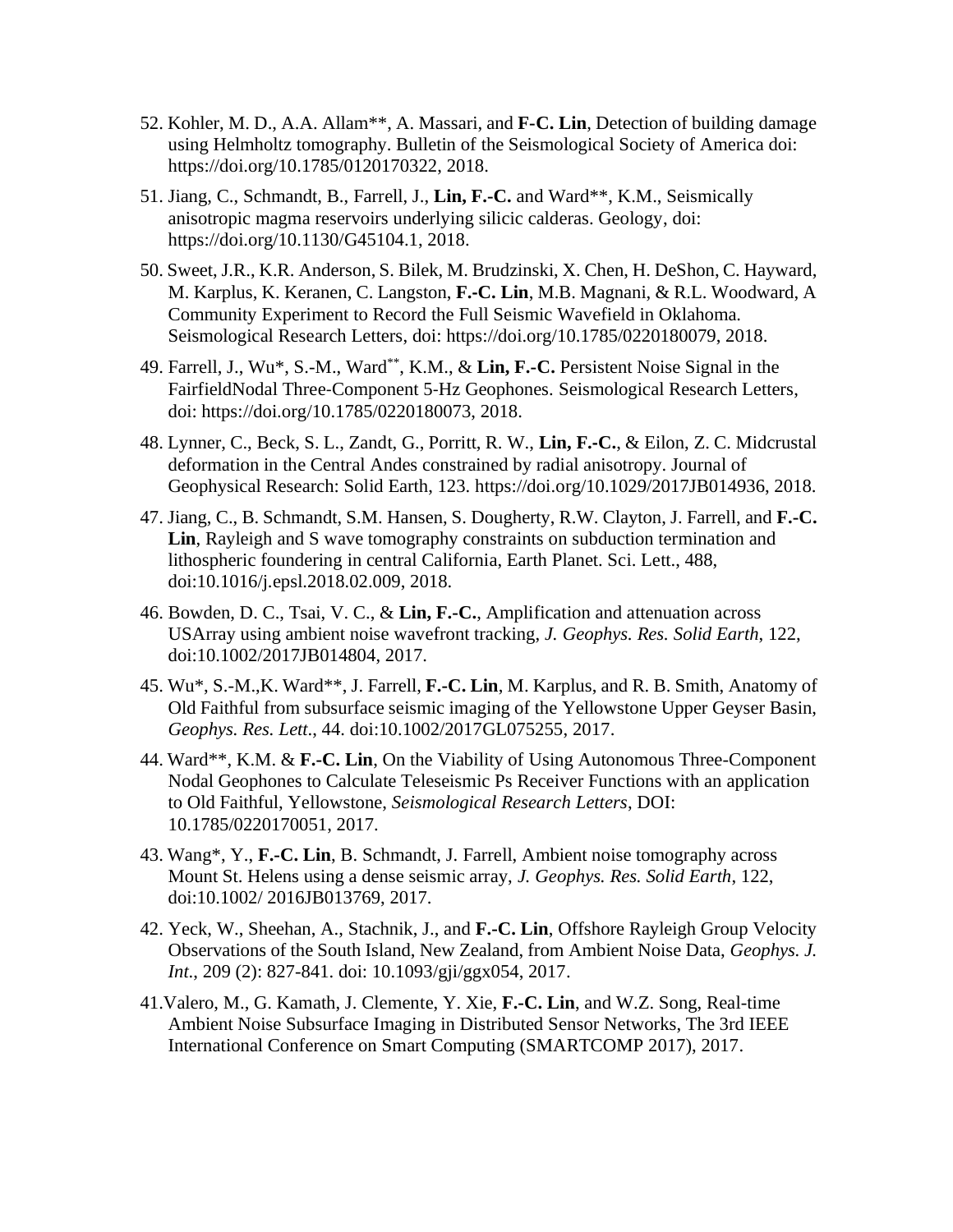- 40. Shen, W., C. Alvizuri, **F.-C. Lin**, and C. Tape, A one-dimensional seismic model for Uturuncu volcano, Bolivia, and its impact on full moment tensor inversions, *Geosphere*, 13 (1),1–10, doi:10.1130/GES01353.1, 2017.
- 39. Workman\*, E., **F.-C. Lin**, and K. D. Koper, Determination of Rayleigh wave ellipticity across the Earthscope Transportable Array using single-station and array-based processing of ambient seismic noise, *Geophys. J. Int*., 208 (1): 234-245, doi: 10.1093/gji/ggw381, 2017.
- 38. Shen, W., M.H. Ritzwoller, D. Kang, Y. Kim, J. Ning, **F.-C. Lin**, W. Wang, Y. Zheng, and L. Zhou, A seismic reference model for the crust and uppermost mantle beneath China from surface wave dispersion, *Geophys. J. Int*., 206(2), doi:10.1093/gji/ggw175, 2016.
- 37. Ball, J., A. Sheehan, J. Stachnik, **F.-C. Lin**, W. Yeck, and J. Collins, Lithospheric shear velocity structure of South Island, New Zealand from amphibious Rayleigh wave tomography, *J. Geophys. Res. Solid Earth*, 121, doi:10.1002/2015JB012726, 2016.
- 36. AlTheyab, A., **F.C. Lin**, G.T. Schuster, Imaging Near-surface Heterogeneities by Natural Migration of Back-scattered Surface Waves, *Geophys. J. Int.,* 204, 1332-1341, doi:10.1093/gji/ggv511, 2016
- 35. Schmandt, B., **F.C. Lin**, and K. Karlstrom, Distinct crustal isostasy trends east and west of the Rocky Mountain Front, *Geophys. Res. Lett*, 42, 10,290–10,298, doi:10.1002/2015GL066593, 2015
- 34. Huang\*\*, H.H., **F.C. Lin**, V. C. Tsai, and K.D. Koper, High-resolution probing of inner core structure with seismic interferometry, Geophys. Res. Lett., 42, doi:10.1002/2015GL066390, 2015
- 33. Huang\*\*, H.H., **F.C. Lin**, B. Schmandt, J. Farrell, R.B. Smith, and V.C. Tsai, The Yellowstone magmatic system from the mantle plume to the upper crust, *Science,* DOI:10.1126/science.aaa5648, 2015
- 32. **Lin, F.C.**, M.D. Kohler, and D.S. Weeraratne, March 11, 2011 Tohoku tsunami wavefront mapping across offshore southern California, *J. Geophys. Res.*, 120, 3350– 3362. doi: 10.1002/2014JB011524, 2015
- 31. Bowden, D.C., V.C. Tsai, **F.C. Lin**, Site Amplification, Attenuation and Scattering from Noise Correlation Amplitudes Across a Dense Array in Long Beach, *Geophys. Res. Lett.,* 42: 1360–1367. doi: 10.1002/2014GL062662, 2015
- 30. Ball, J.S., A.F. Sheehan, J.C. Stachnik, **F.C. Lin**, J.A. Collins, A Joint Monte Carlo Analysis of Seafloor Compliance, Rayleigh Wave Dispersion and Receiver Functions at Ocean Bottom Seismic Stations offshore New Zealand, *Geochem., Geophys., Geosys.*, 15, 5051–5068, doi:10.1002/2014GC005412, 2014
- 29. **Lin, F.C.** and B. Schmandt, Upper crustal azimuthal anisotropy across the contiguous US determined by Rayleigh wave ellipticity, *Geophys. Res. Lett*., 41, doi:10.1002/2014GL062362, 2014
- 28. Schmandt, B. and **F.C. Lin**, P- and S-wave tomography of the mantle beneath the United States, *Geophys. Res. Lett.,* 41, doi:10.1002/2014GL061231, 2014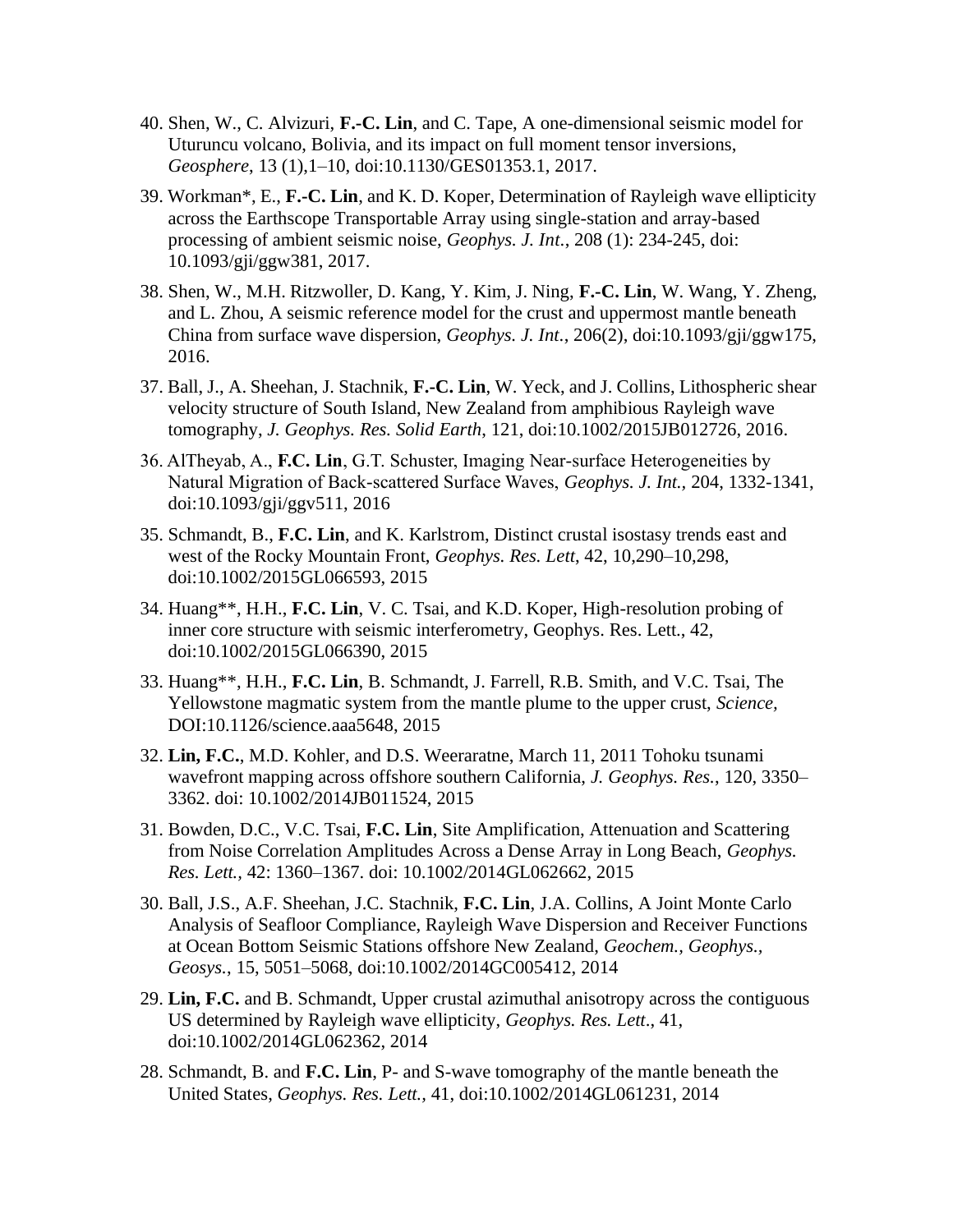- 27. Yu, H., B. Guo, S. Hanafy, **F.C. Lin**, G.T. Schuster, Direct detection of near-surface faults by migration of back-scattered surface waves. *SEG Technical Program Expanded Abstracts 2014*: pp. 2135-2139. doi: 10.1190/segam2014-0737.1, 2014
- 26. **Lin, F.C**., V.C. Tsai, and B. Schmandt, 3-D crustal structure of the western United States: application of Rayleigh-wave ellipticity extracted from noise cross-correlations, *Geophys. J. Int*, doi: 10.1093/gji/ggu160, 2014
- 25. Kao, H., Y. Behr, C. Currie, R. Hyndman, J. Townend, **F.-C. Lin**, M.H. Ritzwoller, S.-J. Shan, and J. He, Ambient seismic noise tomography of Canada and adjacent regions: Part I Crustal structures, *J. Geophys. Res.,* 118, 5865-5887, doi:10.1002/2013JB010535, 2013
- 24. **Lin, F.C.** and V.C. Tsai, Seismic Interferometry with Antipodal Station Pairs, *Geophys. Res. Letts*, 40, doi:10.1002/grl.50907, 2013.
- 23. **Lin, F.C.**,D. Li, R. W. Clayton, and D. Hollis, High-resolution 3D shallow crustal structure in Long Beach, California: Application of ambient noise tomography on a dense seismic array, *Geophysics*, 78(4), Q45-Q56,doi:10.1190/geo2012-0453.1, 2013.
- 22. Savage, M.K., **F.C. Lin**, and J. Townend, Ambient noise cross-correlation observations of fundamental and higher-mode Rayleigh wave propagation governed by basement resonance, *Geophys. Res. Letts*., 40, doi:10.1002/grl.50678, 2013.
- 21. **Lin, F.,** V.C. Tsai, B. Schmandt, Z. Duputel, and Z. Zhan, Extracting Seismic Core Phases with Array Interferometry, *Geophys. Res. Letts.,* 40, doi:10.1002/grl.50237, 2013.
- 20. Shen, W., M.H. Ritzwoller, V. Schulte-Pelkum, and **F. Lin**, Joint inversion of surface wave dispersion and receiver functions: A Bayesian Monte-Carlo approach, *Geophys. J. Int.,* 192(2),807-836, doi: 10.1093/gji/ggs050, 2013.
- 19. **Lin, F.**, D. Li, R. W. Clayton, and D. Hollis, Interferometry with a dense 3D dataset, SEG 2012 Extended Abstract, 2012.
- 18. **Lin, F.**, B. Schmandt, and V.C. Tsai, Joint inversion of Rayleigh wave phase velocity and ellipticity using USArray: constraining velocity and density structure in the upper crust, *Geophys. Res. Letts.,* 39, L12303, doi:10.1029/2012GL052196, 2012.
- 17. **Lin, F.**, V. Tsai, and M.H. Ritzwoller, The local amplification of surface waves: A new observable to constrain elastic velocities, density, and anelastic attenuation, *J. Geophys. Res.*, 117, B06302, doi:10.1029/2012JB009208, 2012.
- 16. **Lin, F.** and M.H. Ritzwoller, Apparent anisotropy in inhomogeneous isotropic media, *Geophys. J. Int.,* doi: 10.1111/j.1365-246X.2011.05100.x, 2011.
- 15. Ritzwoller, M.H., **F. Lin**, and W. Shen, Ambient noise tomography with a large continental seismic array, *Compte Rendus Geoscience*, doi:10.1016/j.crte.2011.03.007, 2011.
- 14. **Lin, F.** and M.H. Ritzwoller, Helmholtz surface wave tomography for isotropic and azimuthally anisotropic structure, *Geophys. J. Int.,* 186, doi: 10.1111/j.1365-246X.2011.05070.x, 2011.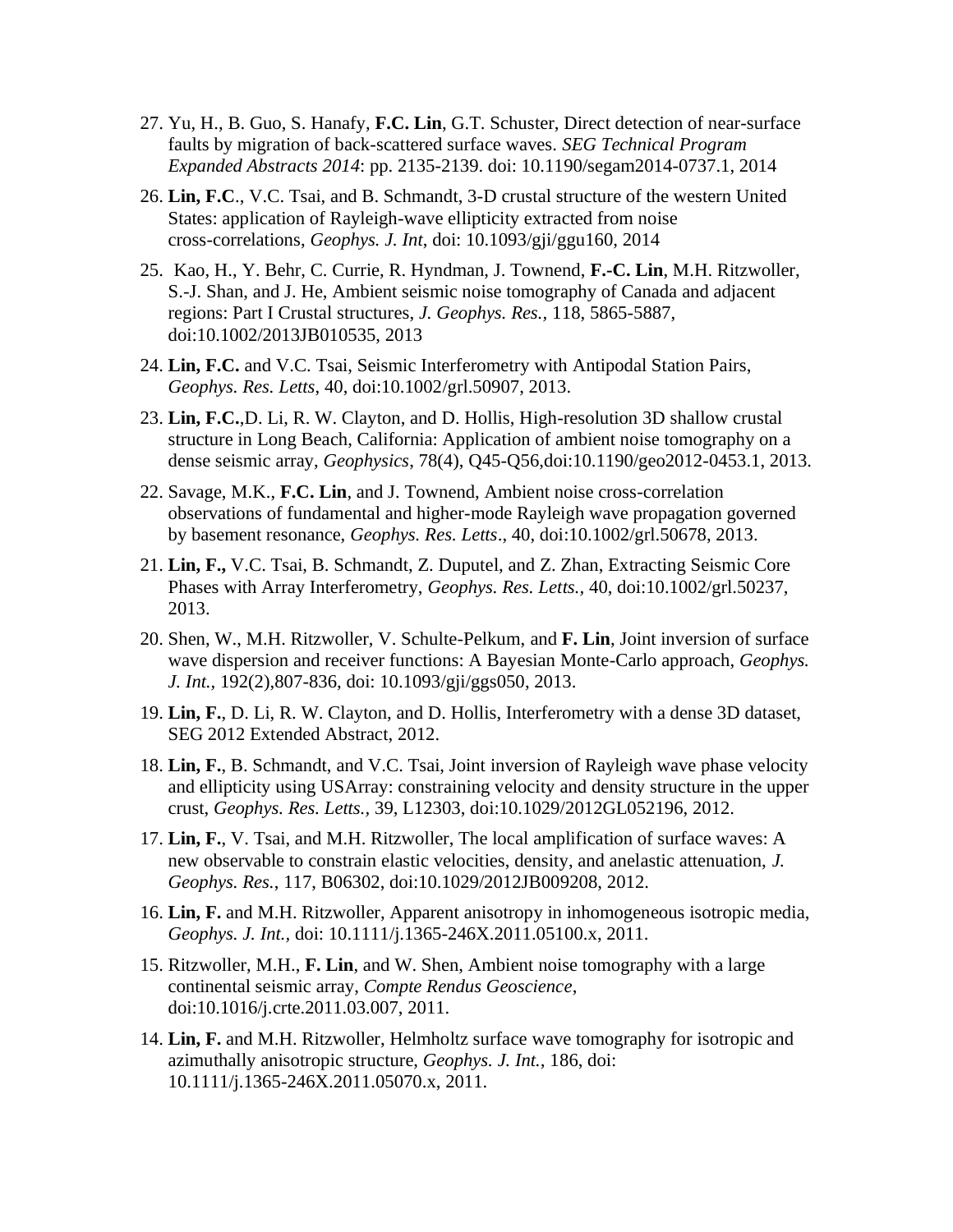- 13. **Lin, F.**, M.H. Ritzwoller, and W. Shen, On the reliability of attenuation measurements from ambient noise crosscorrelations, *Geophys. Res. Letts.,* 38, L11303, doi:10.1029/2011GL047366, 2011.
- 12. **Lin, F.**, M.H. Ritzwoller, Y. Yang, M.P.Moschetti, and M.J. Fouch, Complex and variable crustal and uppermost mantle seismic anisotropy in the western United States, *Nature Geoscience*, 4, 55-61, doi:10.1038/ngeo1036, 2011.
- 11. Moschetti, M. P., M. H. Ritzwoller, **F. Lin**, and Y. Yang, Crustal shear wave velocity structure of the western United States inferred from ambient seismic noise and earthquake data, *J. Geophys. Res.*, *115*, B10306, doi:10.1029/2010JB007448, 2010.
- 10. **Lin, F.** and M.H. Ritzwoller, Empirically determined finite frequency sensitivity kernels for surface waves, *Geophys. J. Int.*, 182, 923-932, doi: 10.1111/j.1365-246X.2010.04643.x, 2010.
- 9. Moschetti, M.P., M.H. Ritzwoller, **F. Lin**, and Y. Yang, Seismic evidence for widespread crustal deformation caused by extension in the western USA, *Nature*, 464, *Number* 7290, 885-889, 8 April 2010.
- 8. **Lin, F.**, M.H. Ritzwoller, and R. Snieder, Eikonal Tomography: Surface wave tomography by phase-front tracking across a regional broad-band seismic array, *Geophys. J. Int*., doi: 10.1111/j.1365-246X.2009.04105.x, 2009.
- 7. Yang, Y., M. H. Ritzwoller, **F. Lin**, M. P. Moschetti, and N. M. Shapiro, Structure of the crust and uppermost mantle beneath the western United States revealed by ambient noise and earthquake tomography, *J. Geophys. Res.*, 113, B12310, doi:10.1029/2008JB005833, 2008.
- 6. **Lin, F.**, M.P. Moschetti, and M.H. Ritzwoller, Surface wave tomography of the western United States from ambient seismic noise: Rayleigh and Love wave phase velocity maps, *Geophys. J. Int*., doi:10.1111/j1365-246X.2008.03720.x, 2008.
- 5. **Lin, F.**, M.H. Ritzwoller, J. Townend, M. Savage, S. Bannister, Ambient noise Rayleigh wave tomography of New Zealand, *Geophys. J. Int*., doi: 10.1111/j.1365-246X.2007.03414.x, 2007.
- 4. Bensen, G.D., M.H. Ritzwoller, M.P. Barmin, A.L. Levshin, **F. Lin**, M.P. Moschetti, N.M. Shapiro, and Y. Yang, Processing seismic ambient noise data to obtain reliable broad-band surface wave dispersion measurements, *Geophys. J. Int.*, 169, 1239-1260, doi: 10.1111/j.1365-246X.2007.03374.x, 2007.
- 3. **Lin, F.**, M. H. Ritzwoller, and N. M. Shapiro, Is ambient noise tomography across ocean basins possible?, *Geophys. Res. Lett.*, 33, L14304, doi:10.1029/2006GL026610, 2006.
- 2. Yang, Y., **F. Lin** and G. Yang, A temperature control device for single molecule measurements using the AFM, *Rev. Sci. Instrum.*, 77, 063701(1-5), 2006.
- 1. C-L. Chyan, **F. Lin**, H. Peng, J-M. Yuan, C-H. Chang, S-H. Lin and G. Yang, Reversible Mechanical Unfolding of Single Ubiquitin Molecules , *Biophys. J.* 87, 3995-4006, 2004.

**Invited Presentations** (since year 2013)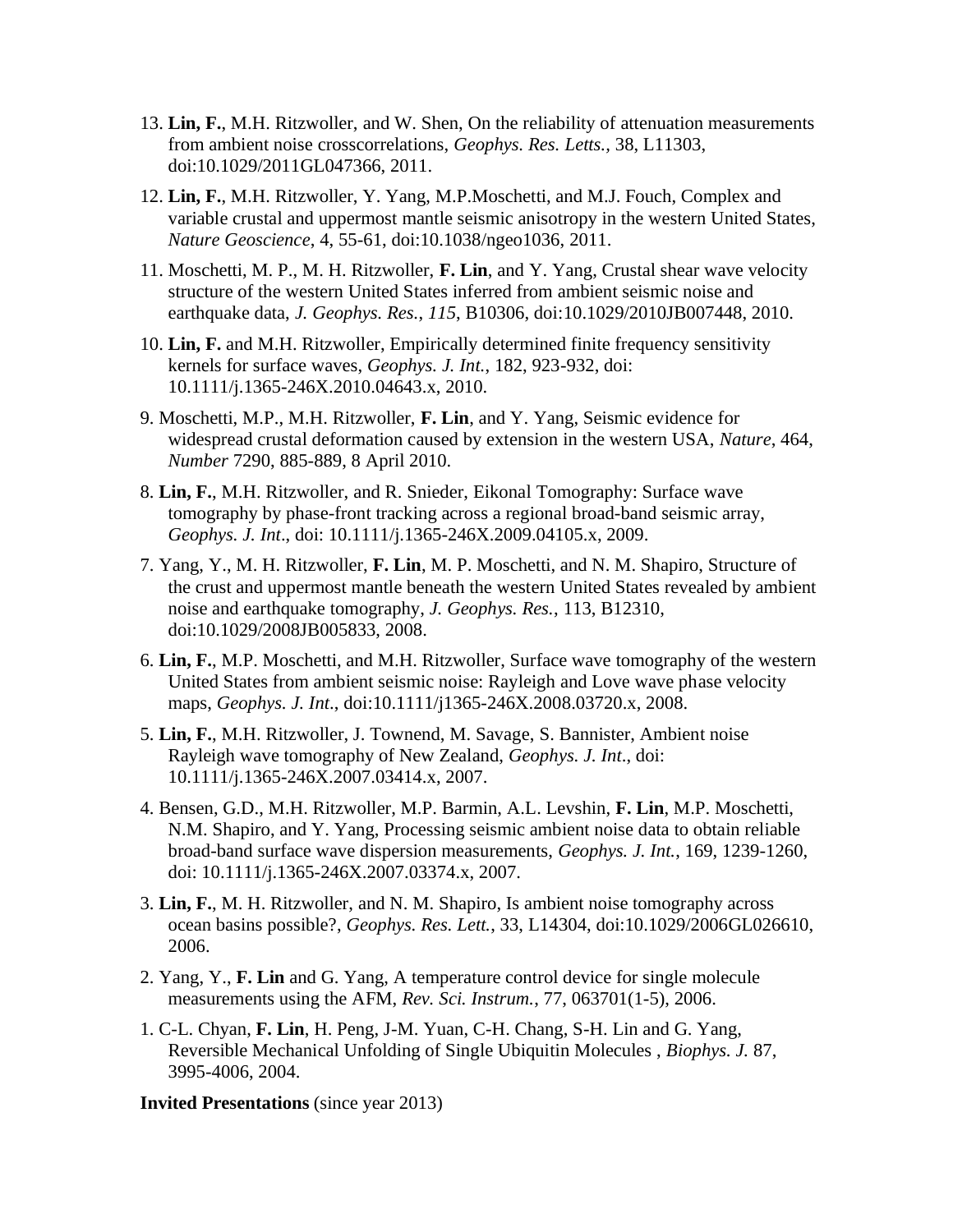February 2022 – Seismological Laboratory, California Institute of Technology

Title – Investigate Yellowstone hydrothermal system using dense seismic arrays

February 2022 – Department of Earth and Planetary Sciences, University of California, Riverside

Title – High-resolution crustal imaging based on dense seismic arrays: from Yellowstone to Southern California

December 2021 – American Geophysical Union Fall Meeting, San Francisco, CA

Title – Investigating crustal structure with ambient noise across densely distributed seismic arrays

October 2021 – Department of Earth Science, Rice University

Title – Ambient Noise Tomography Across Dense Seismic Arrays: from tectonics, fault zones, to geothermal structure

July 2020 – Taiwan dense array working group

Title – Five-year owner experience with nodal instruments: What have we learned?

June 2020 – Chinese Petroleum Corporation, Taiwan

Title – Shallow crustal imaging based on ambient noise and hydrothermal tremor signals

- May 2020 Department of Earth Sciences, National Cheng Kung University, Taiwan Title – Shallow Crustal Imaging Based on Dense Seismic Arrays
- April 2020 Department of Earth Sciences, National Central University, Taiwan

Title – Passive seismic imaging across dense seismic arrays

October 2019 – Department of Earth and Environmental Sciences, National Chung Cheng University, Taiwan

Title – Shallow Crustal Imaging Based on Dense Seismic Arrays

September 2019 – Workshop on Frontiers in Seismic Interferometry

Title – Seismic interferometry across dense seismic arrays: high-resolution crustal imaging

September 2019 – TEC Now and Beyond

Title – Imaging detailed crustal structure based on dense seismic

August 2019 – Institute of Petroleum Geology and Geophysics, Russia

Title – Dense Array, hydrothermal tremor, temporal variation, and double beamforming tomography

February 2019 – Department of Earth Sciences, University of Oregon

Title – Imaging Volcanic and Subduction Structures with Dense Geophone Arrays

December 2018 – American Geophysical Union Fall Meeting, DC.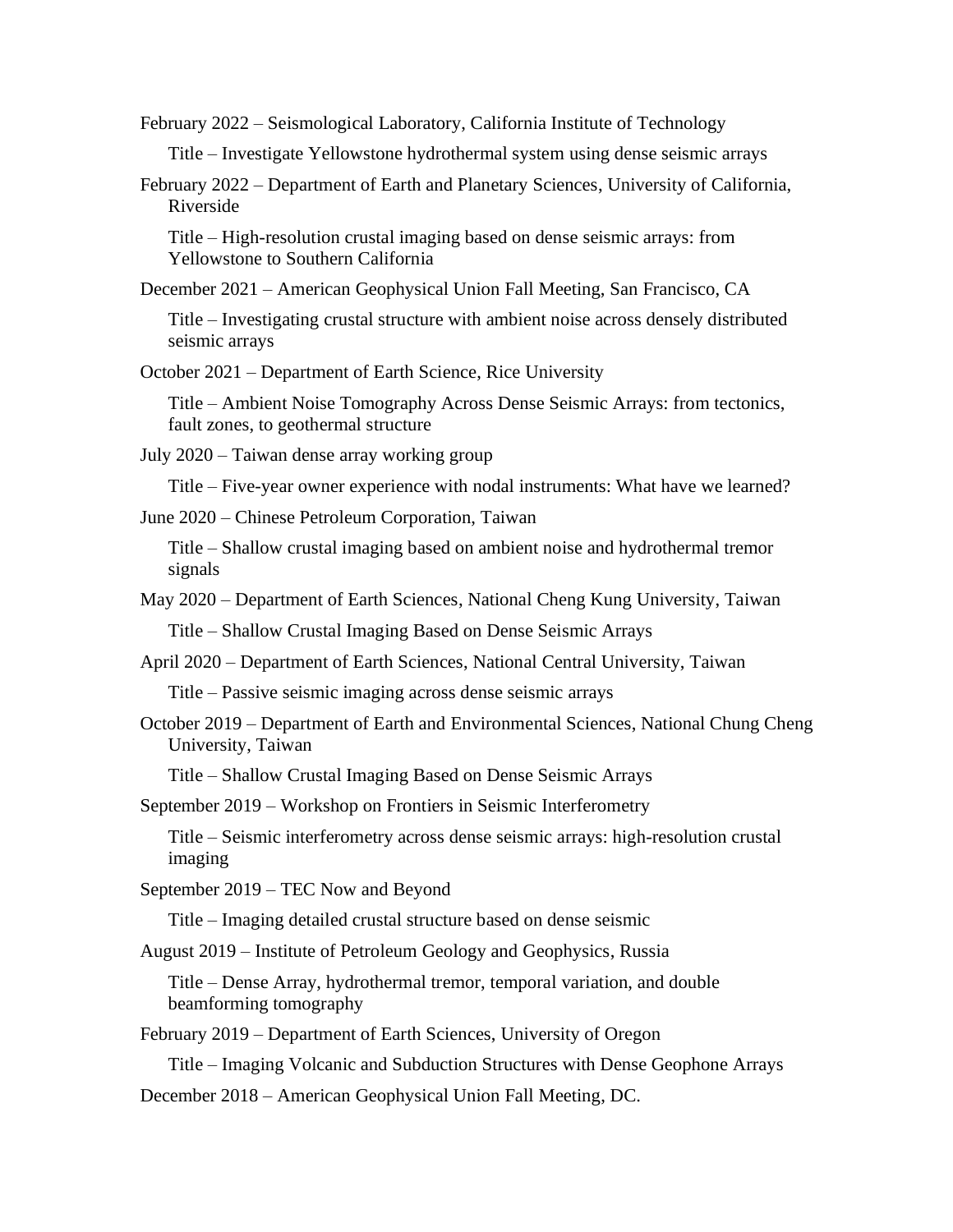Title – High-Resolution Passive Seismic Imaging Using Dense Geophone Arrays

October 2018 – DEEP-2018 International Symposium, Beijing, China

Title – High Resolution Passive Imaging Using Dense Geophone Arrays

October 2018 – Department of Geosciences, National Taiwan University

Title – High-Resolution Subsurface Imaging Based on Dense Seismic Arrays: from Hydrothermal, Volcano, to Subduction Systems

May 2018 – Yellowstone Volcano Observatory 2018 Coordination meeting, Yellowstone.

Title – Studying Yellowstone volcanic and hydrothermal system using dense geophone arrays

April 2018 – Department of Geosciences, University of Alaska Fairbanks.

Title – Dense geophone arrays, passive imaging, and Yellowstone

November 2017 – Institute of Earth Sciences, Academia Sinica, Taiwan.

Title – Imaging volcanic and hydrothermal systems using dense seismic arrays

November 2017 – Department of Earth Sciences, National Central University, Taiwan.

Title – Imaging volcanic and hydrothermal systems using dense seismic arrays

November 2017 – Taiwan Earthquake Research Center Annual meeting, Taiwan

Title – High resolution seismic imaging across dense seismic arrays and its implication on earthquake hazard assessment

August 2017 – IRIS Short Course, Indiana University

Title – Constructing noise cross-correlation wavefields with dense geophone arrays

June 2017 – Cargese Summer School, Corsica, France

Title – Passive seismic imaging based on dense geophone arrays

February 2017 – Department of Geophysics, Stanford University

Title – Passive seismic imaging based on dense arrays: from US continent to Old Faithful Geyser

November 2016 – Department of Geoscience, University of Wisconsin-Madison

Title – Imaging the Yellowstone Magmatic and Hydrothermal System Using Seismic Tomography

October 2016 – Department of Earth, Atmospheric, and Planetary Sciences, Purdue U.

Title – Imaging the Yellowstone Magmatic and Hydrothermal System Using Seismic Tomography

September 2016 – Earth Science and Engineering, KAUST, Saudi Arabia

Title – Imaging the Yellowstone Magmatic and hydrothermal system using seismic tomography

June 2016 – Institute of Earth Sciences, Academia Sinica, Taiwan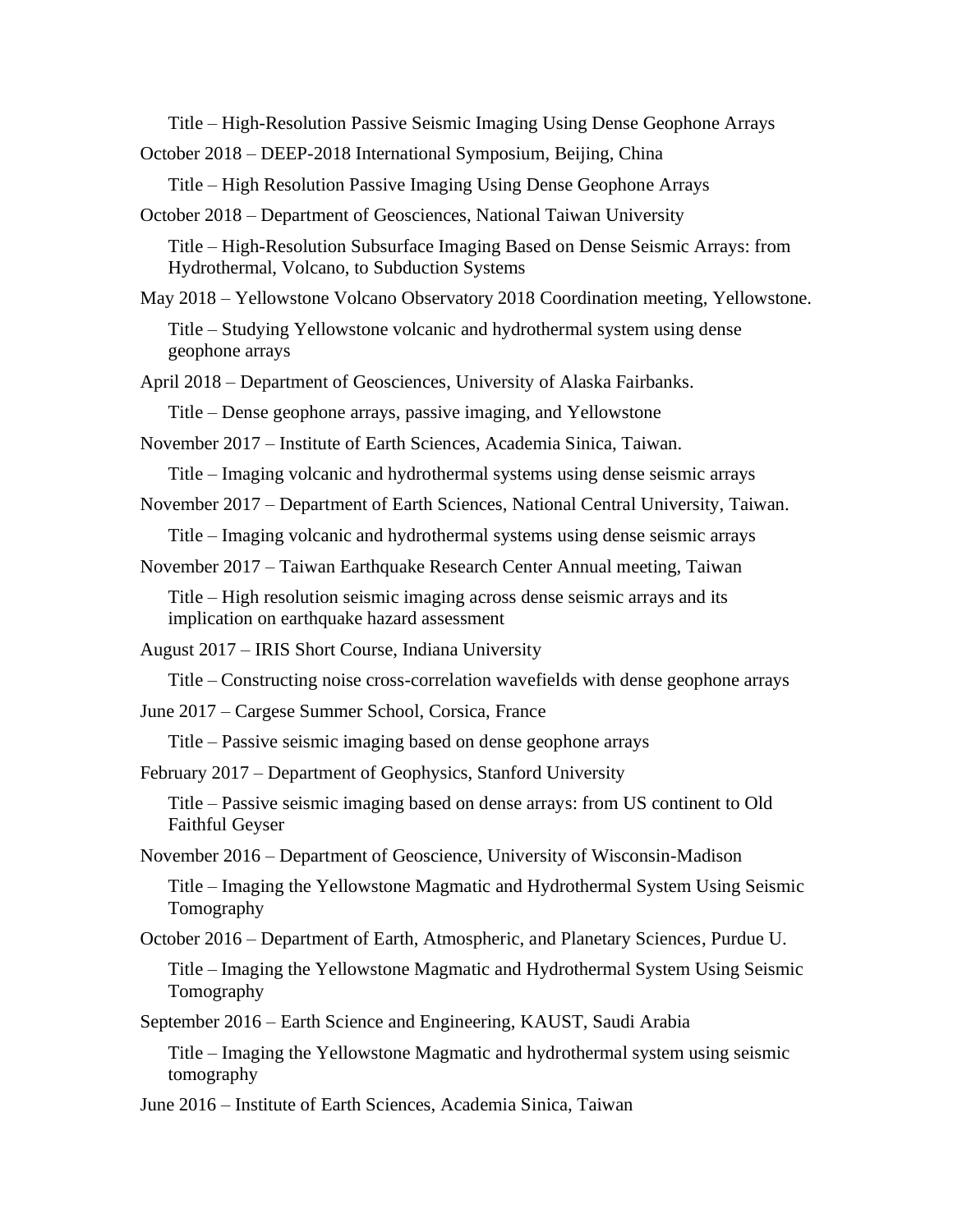Title – Subsurface Imaging based on Ambient noise and Geophone Arrays

April 2016 – Seismological Society of America Annual Meeting, two invited talks

Title – Joint inversion of Rayleigh wave ellipticity and phase velocity across USArray

Title – Shallow Crustal Imaging Using Dense Geophone Arrays

April 2016 – Department of Earth Sciences, University of Southern California

Title – Seismic Interferometry and Tomography Across USArray – Imaging Interior Earth Structure from Upper Crust to Inner Core

March 2016 – Department of Earth Science, Rice University

Title – Seismic Interferometry and Tomography Across USArray – Imaging Interior Earth Structure from Upper Crust to Inner Core

February 2016 – Department of Geology and Geophysics, University of Hawaii

Title – Seismic Interferometry and Tomography Across USArray – Imaging Interior Earth Structure from Upper Crust to Inner Core

January 2016 – School of Earth and Atmospheric Sciences, Georgia Tech

Title – Seismic Interferometry and Tomography Across USArray – Imaging Interior Earth Structure from Upper Crust to Inner Core

December 2015 – American Geophysical Union Fall Meeting, two invited talks

Title – Constructing a 3D Crustal Model Across the Entire Contiguous US Using Broadband Rayleigh Wave Phase Velocity and Ellipticity Measurements

Title – Resolving High-Resolution Continental Scale 3D Crustal Structure Using Rayleigh Wave Phase Velocity and Ellipticity

December 2015 – Department of Geosciences, Colorado State University

Title – Seismic Interferometry and Tomography Across USArray – Imaging Interior Earth Structure from Upper Crust to Inner Core

November 2015 – Department of Earth and Planetary Sciences, U of New Mexico

Title – Seismic Interferometry and Tomography Across USArray – Imaging Interior Earth Structure from Upper Crust to Inner Core

October 2015 – Department of Geology, Utah State University

Title – Seismic Interferometry and Tomography Across USArray – Imaging Interior Earth Structure from Upper Crust to Inner Core

October 2015 – Geology/Physics/Astronomy Departments, U of Wisconsin-Whitewater

Title – Seismic Interferometry and Tomography Across USArray – Imaging Interior Earth Structure from Upper Crust to Inner Core

July 2015 - Department of Geophysics, Wuhan University, Wuhan, China

Title – Seismic Interferometry and Tomography Across USArray – Imaging Interior Earth Structure from Upper Crust to Inner Core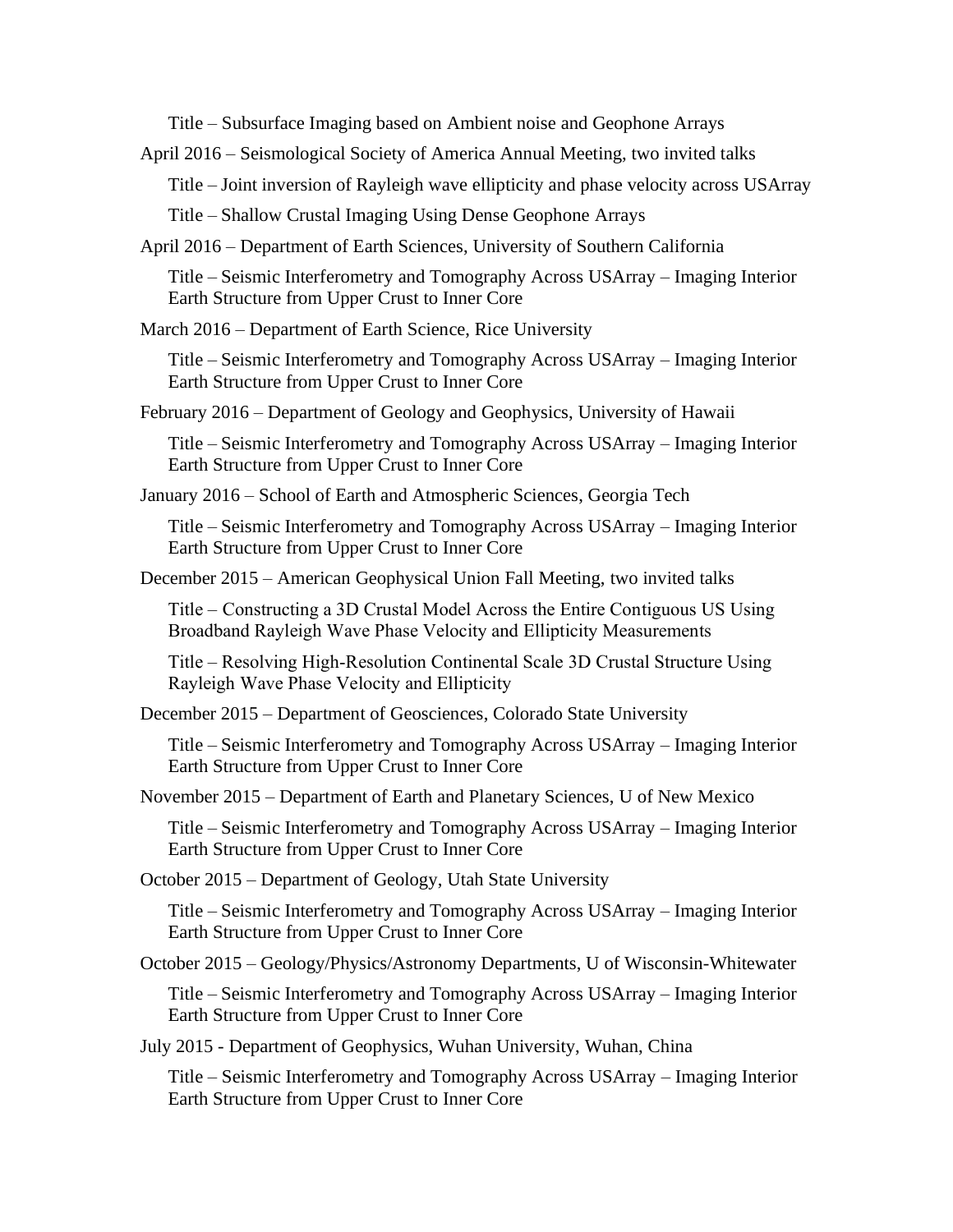July 2015 - Institute of Geodesy and Geophysics, Chinese Academy of Sciences, Wuhan Title – Seismic Interferometry and Tomography Across USArray – Imaging Interior Earth Structure from Upper Crust to Inner Core

February 2015 **–** CSIM Consortium Meeting, Houston, TX

Title – Overview of Ambient Noise Seismology

January 2015 – Chinese Association for Science and Technology at Utah, Salt Lake City

Title – Subsurface Imaging Using Seismic Noise

December 2014 – American Geophysical Union Fall Meeting, San Francisco, CA

Title – Constructing 3D isotropic and azimuthally anisotropic crustal models across USArray using Rayleigh wave phase velocity and ellipticity: inferring continental stress field

- October 2014 Center for Earthquake Research and Information, University of Memphis Title – Shallow earth imaging with seismic interferometry
- July 2014 Asia Oceania Geosciences Society 11th Annual Meeting, Sapporo, Japan Title – Extracting Seismic Body Waves Using Earthquake Coda Interferometry
- July 2014 School of Earth and Space Sciences, University of Science and Technology of China, Hefei, China

Title – Seismic interferometry and tomography: from shallow to deep

- May 2014 Department of Earth and Planetary Sciences Department, UC Santa Cruz Title – Seismic interferometry and tomography: from shallow to deep
- December 2013 American Geophysical Union Fall Meeting, San Francisco, CA Title – Probing the earth with EarthScope USArray
- November 2013 Interferometry Workshop, [KAUST, Saudi Arabia](http://www.kaust.edu.sa/)

Title – Seismic interferometry and tomography: from shallow to deep

May 2013 – Arrays in Global Seismology Workshop, Raleigh, NC

Title – Probing the Deep Earth with Seismic Interferometry

May 2013 – EarthScope National Meeting, Raleigh, NC

Title – Seismic interferometry and tomography: from shallow to deep

April 2013 – IRIS Webinar Series

Title – Seismic tomography and interferometry: from shallow to deep

- April 2013 Department of Earth, Planetary, and Space Sciences, UC Los Angeles Title – Seismic tomography and interferometry: from shallow to deep
- March 2013 Department of Earth and Atmospheric Sciences, Cornell Title – Seismic tomography and interferometry: from shallow to deep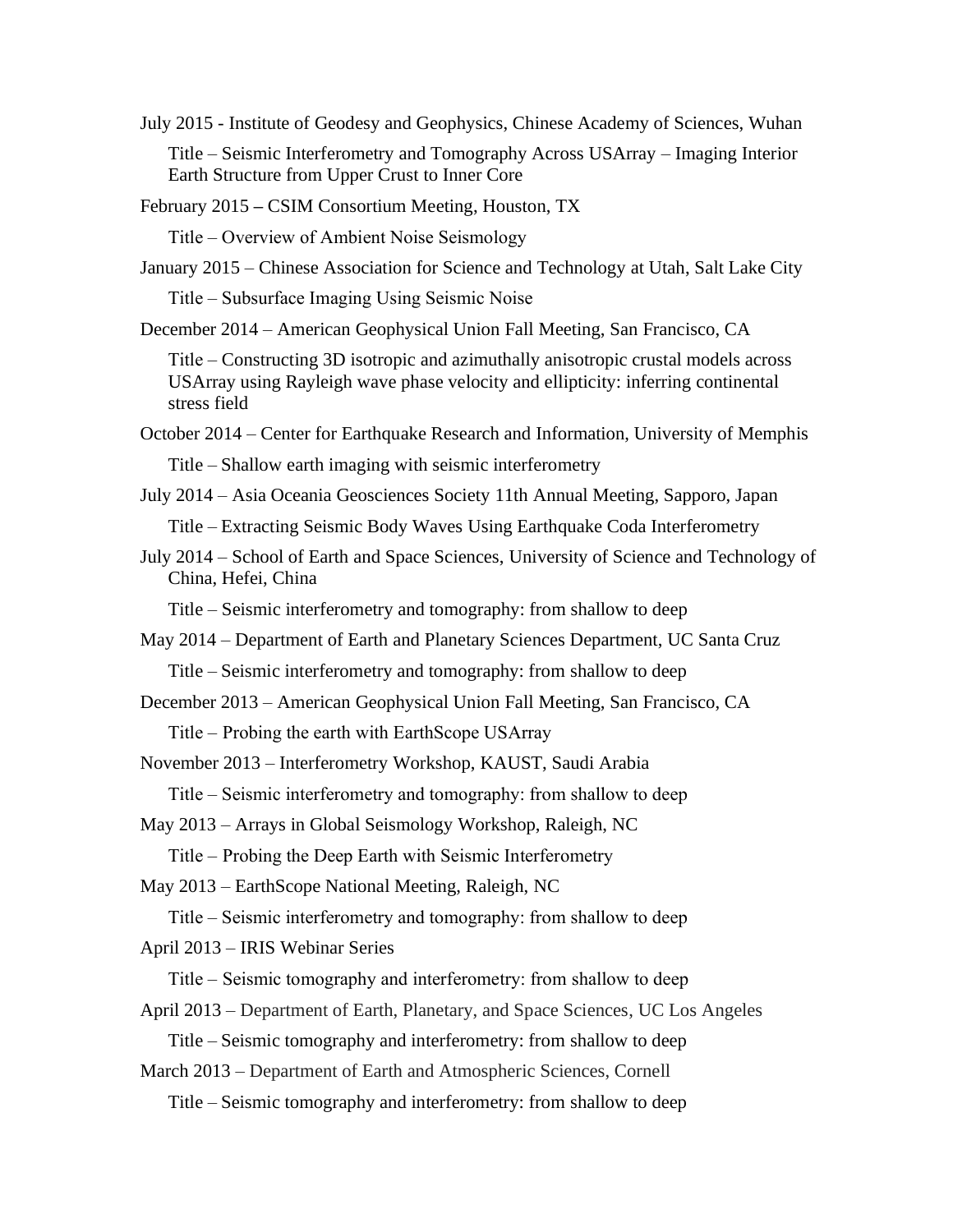March 2013 – Department of Geological Sciences, Brown University

Title – Seismic tomography and interferometry: from shallow to deep

February 2013 – Department of Geology and Geophysics, University of Utah

Title – Seismic tomography and interferometry: from shallow to deep

February 2013 – School of Earth Sciences, The Ohio State University

Title – Seismic tomography and interferometry: from shallow to deep

February 2013 – Department of Earth & Environmental Science, New Mexico Tech Title – Seismic tomography and interferometry: from shallow to deep

February 2013 – School of Earth and Space Exploration, Arizona State University Title – Seismic tomography and interferometry: from shallow to deep

January 2013 – Scripps Institution of Oceanography, UC San Diego

Title – Seismic tomography and interferometry: from shallow to deep

January 2013 – Earth System Science Programme, The Chinese University of Hong Kong Title – Seismic tomography and interferometry: from shallow to deep

### **Advising & Mentoring**

#### **I. Postdoctoral Advisees**

Current postdoctoral advisees:

Kuan-Fu Feng (since 06/01/2022)

Past postdoctoral advisees:

Kevin Ward (09/01/2016 – 07/31/2018)

- Current position: Assistant Professor, South Dakota School of Mines & Technology Amir Allam (07/01/2015 – 6/30/2017)

- Current position: Assistant Research Professor, University of Utah

Hsin-Hua Huang (09/01/2014 – 8/31/2016)

- Current position: Associate Research Fellow, Academia Sinica, Taiwan

Jamie Farrell (01/01/2015 – 06/30/2015)

- Current position: Assistant Research Professor, University of Utah

Oner Sufri (05/01/2015 – 06/30/2015 )

- Current position: Data Scientist at IBM

### **II. Student Advisees**

Current graduate advisees:

Cheng-Nan Liu (PhD student; since 09/09/2021)

Santiago Rabade (PhD student; since 01/15/2019)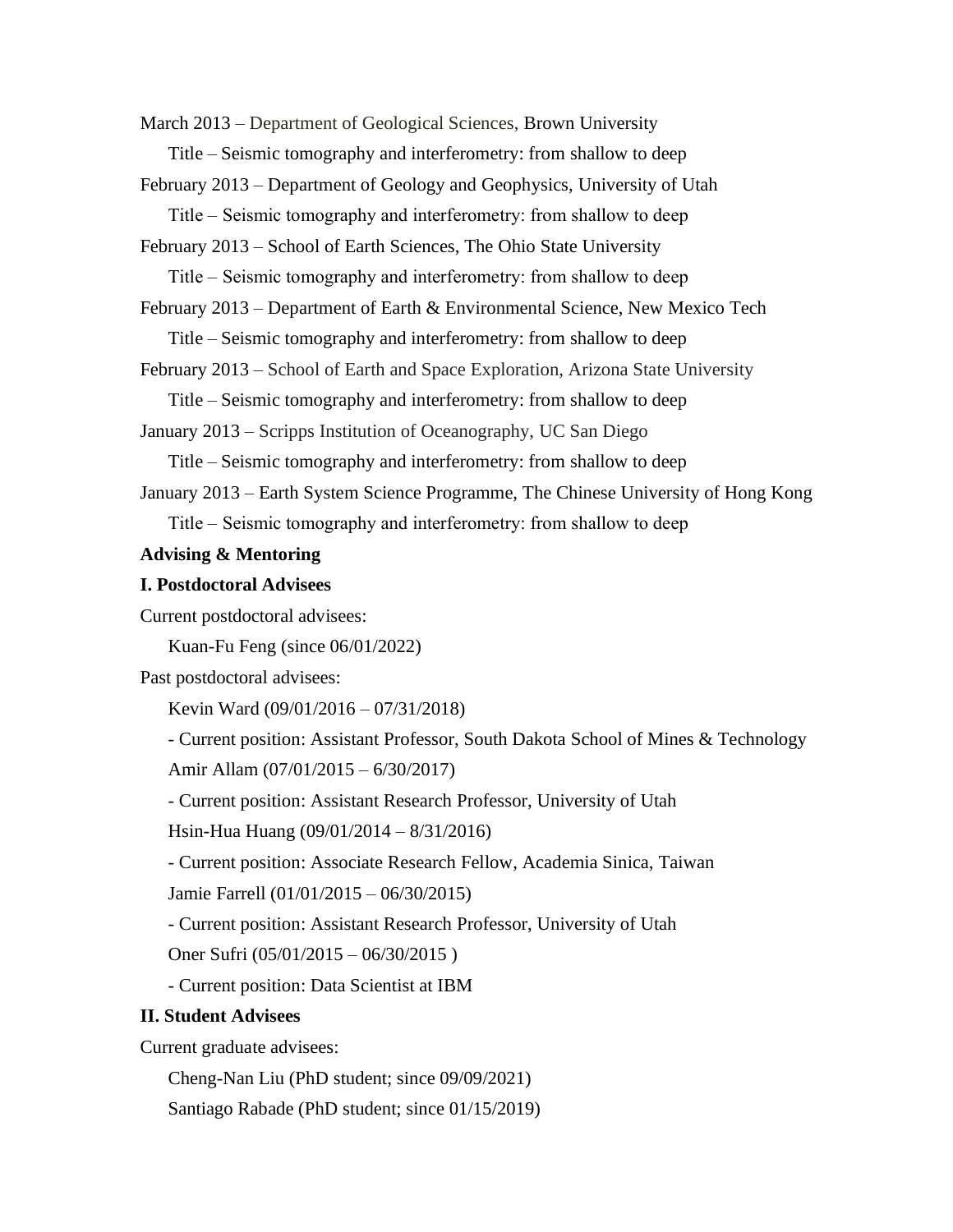Konstantinos Gkogkas (PhD student; since 01/15/2019) Qicheng Zeng (PhD student; since 09/01/2020) Past graduate advisees: Sin-Mei Wu (PhD student; graduated 2020) - Current position: Postdoc, ETH Zurich Elizabeth Berg (PhD student; graduated 2021) - Current position: Scientist, Sandia National Laboratories Yadong Wang (PhD student; graduated 2019) - Current position: Senior scientist, Halliburton R&D center, Singapore Eli Workman (MS student; graduated 2016) - Current position: Senior data analyst specialist, Ensco Inc. Thesis committee membership (excluding advisees): Erin Bessette-Kirton (PhD, current), Utah Alysha Armstrong (MS, current), Utah Nicholas Forbes (MS, current), Utah Daniel Wells (PhD, current), Utah Kevin Mendoza (PhD, current), Utah Monique Holt (PhD, 2021), Utah Guanning Pang (PhD, 2021), Utah Maria Valero (PhD, 2019), University of Georgia Andy Trow (MS, 2018), Utah Lisa Linville (PhD, 2017), Utah Yao Yao (PhD, 2016), Utah Chase Batchelor (MS, 2016), Utah Michael Jungle (MS, 2016), Utah Abdullah AlTheyab (PhD, 2016), KAUST Undergraduate advisees: Chloe Barry  $(05/15/2021 - current)$ Matthew Miller (06/01/2018 – 12/31/2018) Patrick Cunningham (07/05/2018 – 08/15/2018) James McVey (07/12/2018 – 08/15/2018) Andy Trow (05/15/2015 – 05/31/2016)

### **III. Visiting scholar and student**